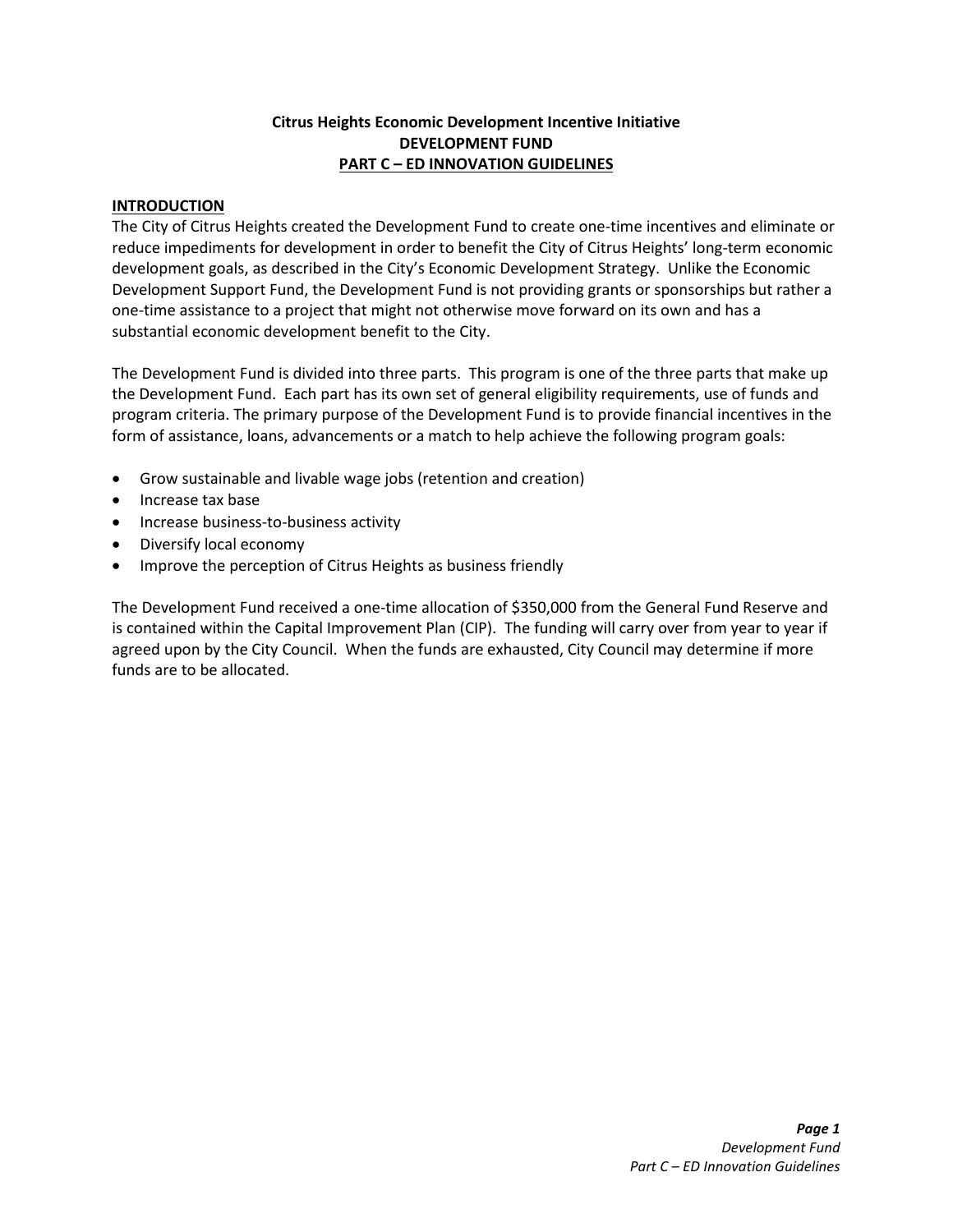# I. **GENERAL ELIGIBILITY REQUIREMENTS**

- A. ELIGIBLE PROJECT AREAS The Program is available for projects being developed in the City of Citrus Heights.
- B. ELIGIBLE APPLICANTS

An Applicant is defined in Section IV, Definitions. Eligible Applicants include the following:

- 1. The City acting independently or in partnership with a business, developer or property owner.
- 2. Any legal business located in Citrus Heights or seeking to locate in Citrus Heights that provides a good or service and has demonstrated the capacity to obtain credit on the private market, under usual and customary terms.
- 3. A developer or property owner acting on behalf of a legal business as described above.
- C. INELIGIBLE APPLICANTS

Ineligible applicants include the following:

- 1. Non-profits.
- 2. Business associations.
- 3. Residential Uses, including Home-Based Businesses.
- 4. Uses prohibited by the Zoning Code.
- 5. Personal Services-Restricted as referenced in the Zoning Code, Liquor Stores, and Bar/Taverns as standalone uses.
- D. ELIGIBLE PROJECTS
	- 1. Eligible Projects include but are not limited to the following:
		- a. Studies required for development of a specific project.
		- b. Soft costs (See Section IV, Definitions).
		- c. Other costs as deemed appropriate by the City to assist in the attraction, retention and expansion of a business.
- E. INELIGIBLE PROJECTS
	- 1. Ineligible Projects include, but are not limited to the following:
		- Public Improvements.
		- Funding for maintenance or operation.
		- Studies or costs that are not likely to result in the development of a project or a benefit to Economic Development efforts.
		- Other items as deemed inappropriate by the City.
- F. PROGRAM CRITERIA

Economic Development staff or with assistance from a business, property owner or developer shall present the project to City Council for approval. Staff shall present the desired project and address how the proposed project meets the following program criteria:

1. **Program Goals:** Meet one or more of the program goals.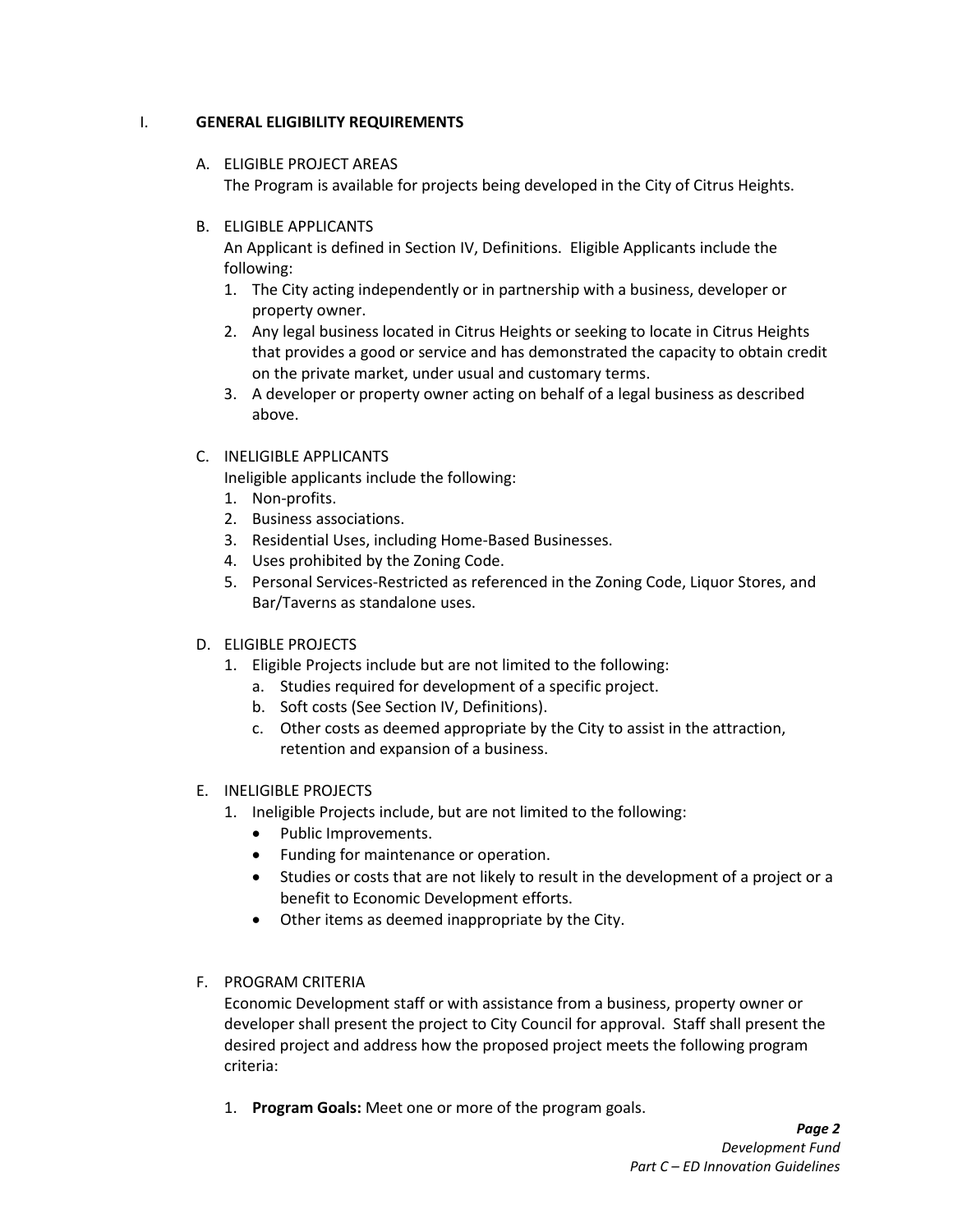- 2. **Projected Outcome:** Each application must describe what the expected outcome of the project is (e.g. sales tax generation; long-term property value increases; development of a vacant parcel).
- 3. **Public Benefit:** Description of how the proposed program, project or event is a benefit to the City/community.

# **I. DEVELOPMENT FUND – PART C DESCRIPTION**

## A. GENERAL

- 1. **Purpose and Goals:** The primary purpose of the Development Fund Part C is to provide funding for the City, a business, developer or property owner to perform an activity which facilitates future development.
- 2. **Eligibility:** In order to qualify for the Program, the Applicant(s) must meet all General Eligibility Requirements.
- 3. **Value of Development Assistance:** There is no maximum or minimum assistance amount under Part C. The City Council will approve the amount based on an evaluation of the application.
- 4. **Funding Availability:** All applications are to be reviewed on a first-come, first-serve basis and will be subject to available funding. The City Council reserves the right to designate how much funding is allocated annually. The City Council also reserves the right to cancel the Program at any time.

## B. TERMS AND CONDITIONS

- 1. **Application:** All applicants should review the Program's General Eligibility Requirements prior to submitting an application. A staff proposal to the City Council should demonstrate the project's program eligibility.
- 2. **Disbursement:** Upon approval from the City Council, City staff will manage expenditure of the funds for the project, unless otherwise agreed upon.
- 3. **Right to Refusal:** The City shall have the right to refuse an application that is a conflict of interest or in conflict with city policy.

## **II. NON-DISCRIMINATION POLICY**

The City shall not discriminate against any Applicant on the basis of race, color, religion, sex, sexual preference, marital status, ancestry, national origin, disability, pregnancy disability, medical condition, sexual orientation, gender, or transgender.

## **III. DEFINITIONS**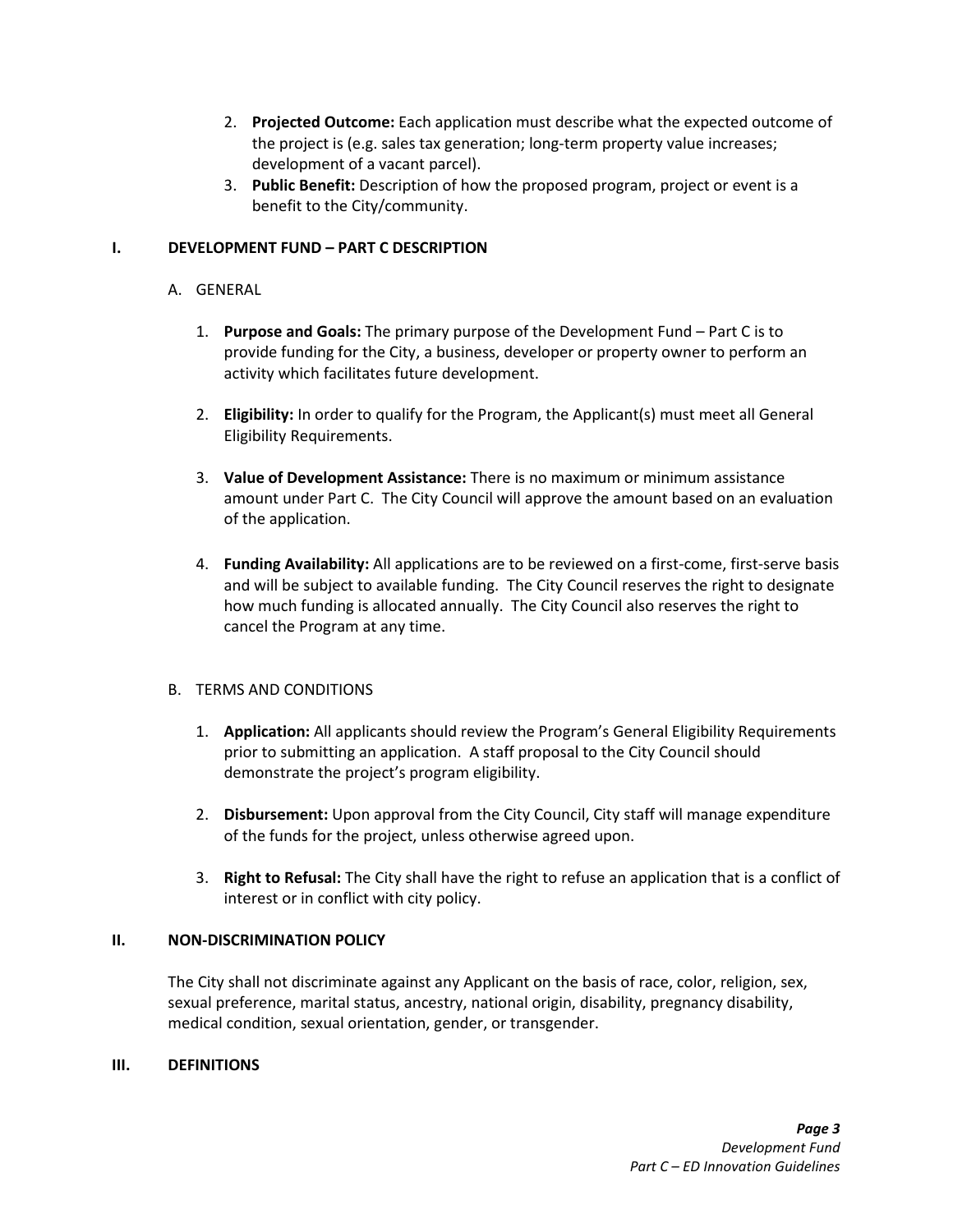The following definitions shall apply to this document unless another meaning is clearly apparent from the context.

**APPLICANT** shall mean a business, developer or property owner as described in Section I, General Eligibility Requirements and further defined under Section IV, Definitions.

**BUSINESS** shall mean a business operating within the City of Citrus Heights with a valid business license and not a use prohibited by Section I, Part C, Ineligible Applicants.

**CITY** shall mean the City of Citrus Heights.

**CITY MANAGER** shall mean the City Manager for the City of Citrus Heights or their designee.

**DEVELOPER** shall mean a person or company investing in and developing real estate in Citrus Heights.

**FINANCE COMMITTEE** shall mean the two members of the City Council that are assigned to serve on the said committee.

**PROGRAM** shall mean the Development Support Program for ED Innovation (Part C).

**PROPERTY OWNER** shall mean a program or company owning property in Citrus Heights and for the purpose of this program altering their property to attract and accommodate a defined tenant.

**PUBLIC IMPROVEMENTS** shall mean a more desirable condition of land or real property that is maintained at the public expense and under public control.

**SOFT COSTS** shall mean costs incurred during the pre-development phase of a project, such as architectural and engineering, environment analysis and site survey.

#### **IV. DEVELOPMENT SUPPORT PROGRAM PROCEDURES**

- A. APPLICATION SUBMITTAL AND EVALUATION
	- 1. Interested businesses, developers and/or property owners are encouraged to speak with the Economic Development Division.
	- 2. Applicant completes and submits the City's application with appropriate supporting documentation.
	- 3. City staff shall review and evaluate the application based on the Program's eligibility requirements and funding criteria and will request additional documentation as needed.

If City staff is acting independently staff must prepare report for Finance Committee and City Council, outlining the proposed project and how the project meets the program criteria described in Section I. F.